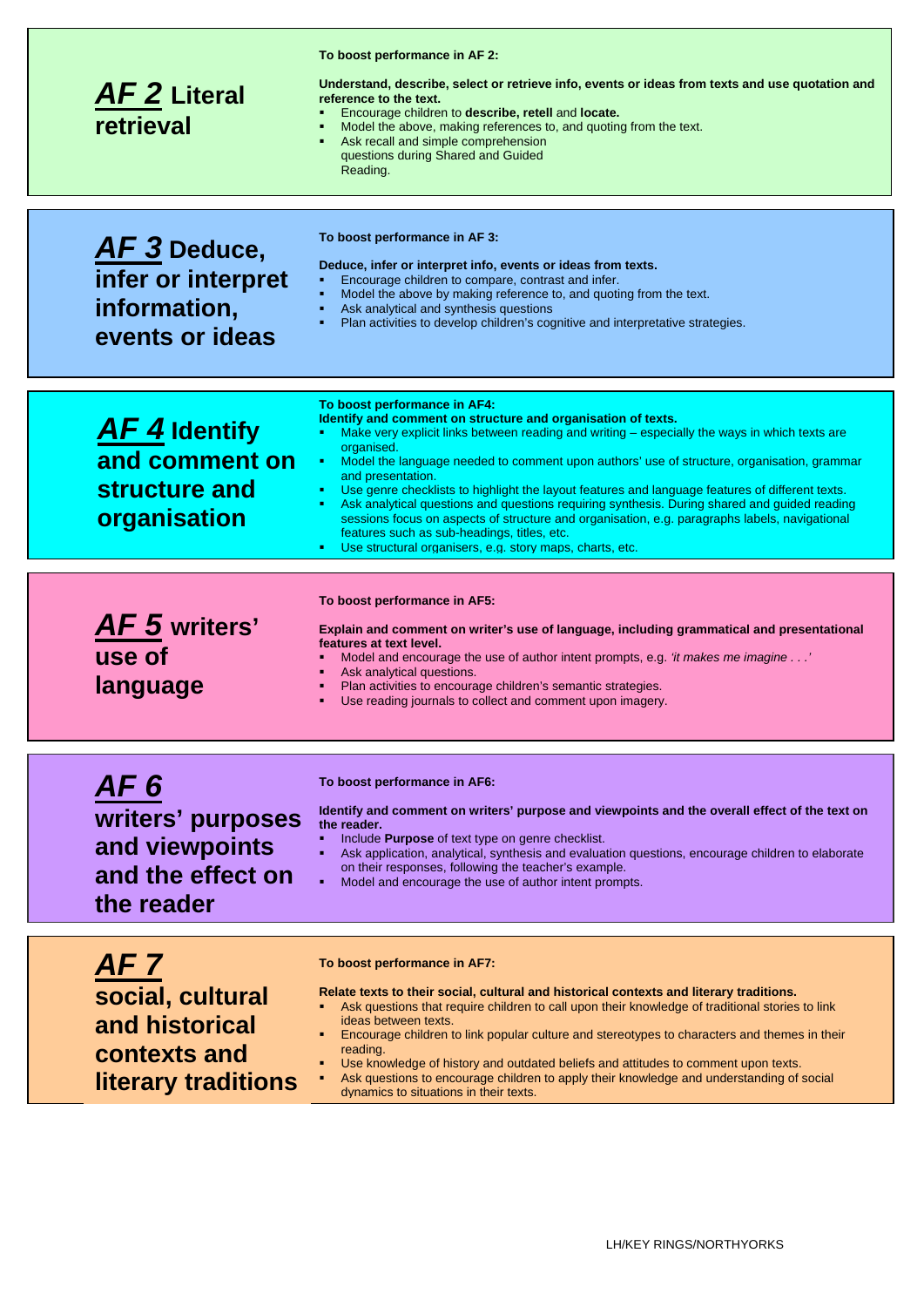## What does......... mean?

What does 'smartly' mean?

#### Can.... have more than one meaning?

Can 'light' have more than one meaning?

#### What happened at ...........?

What happened at the beginning?

#### What did the ..... do?

What did the bear do?

#### Which word told you that ……?

Which word told you that this is not the first comic strip about Souperkid?

#### Where did …… go?

Where did Peter Rabbit go?

LH/KEY RINGS/NORTHYORKS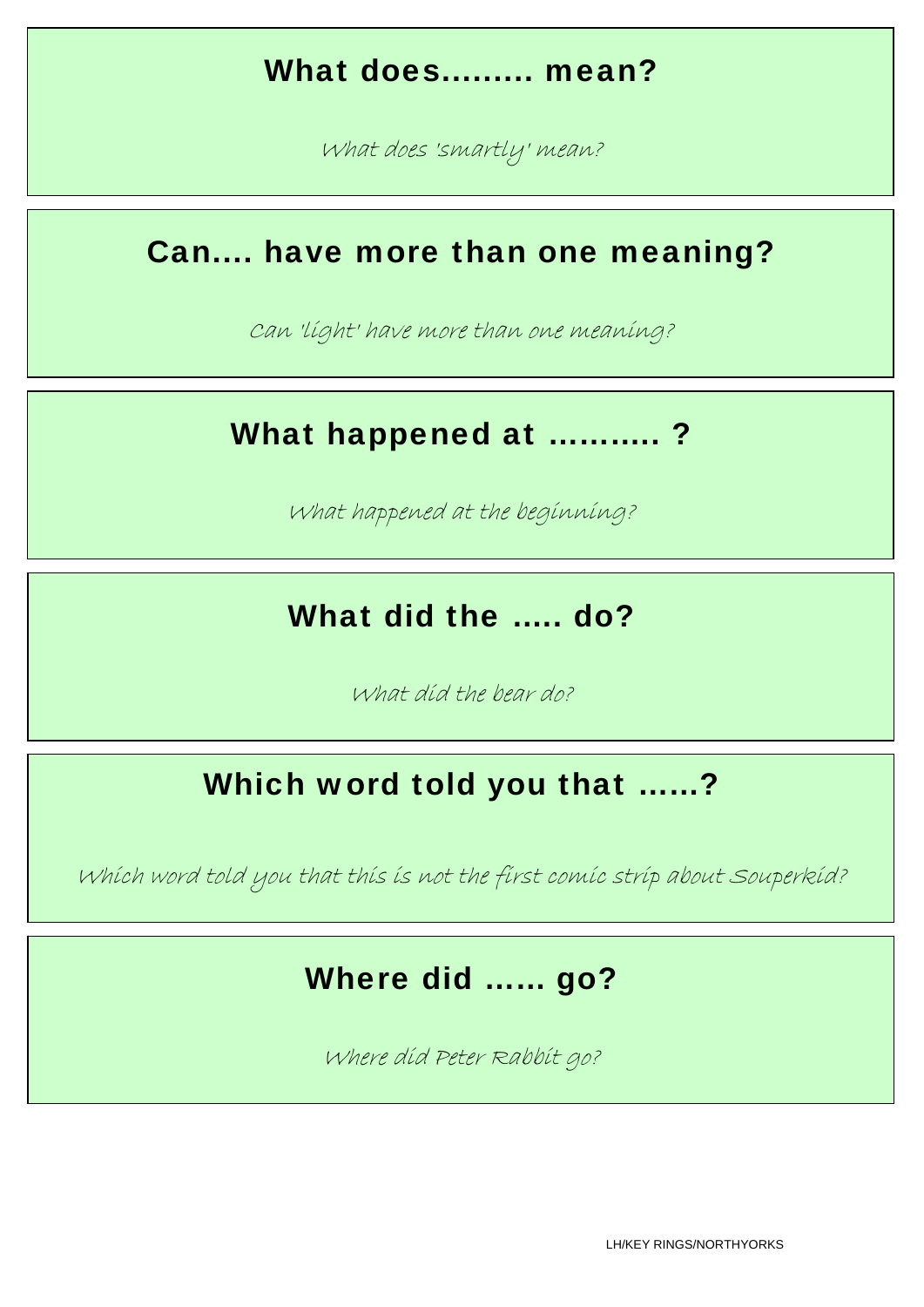#### Describe …….

Describe the Giant. Describe the house they found.

## Which paragraph tells you ….?

Which paragraph tells you they were out of the bear's reach?

#### Where are …….?

Where are the main places you can see superheroes now?

# Why do …….?

Look at page 10. Why do people like superhero adventures?

How did …… ……….?

How did Lyddie know the others had reached safety?

#### What words tell us.....?

What words tell us the writer of this letter is a child?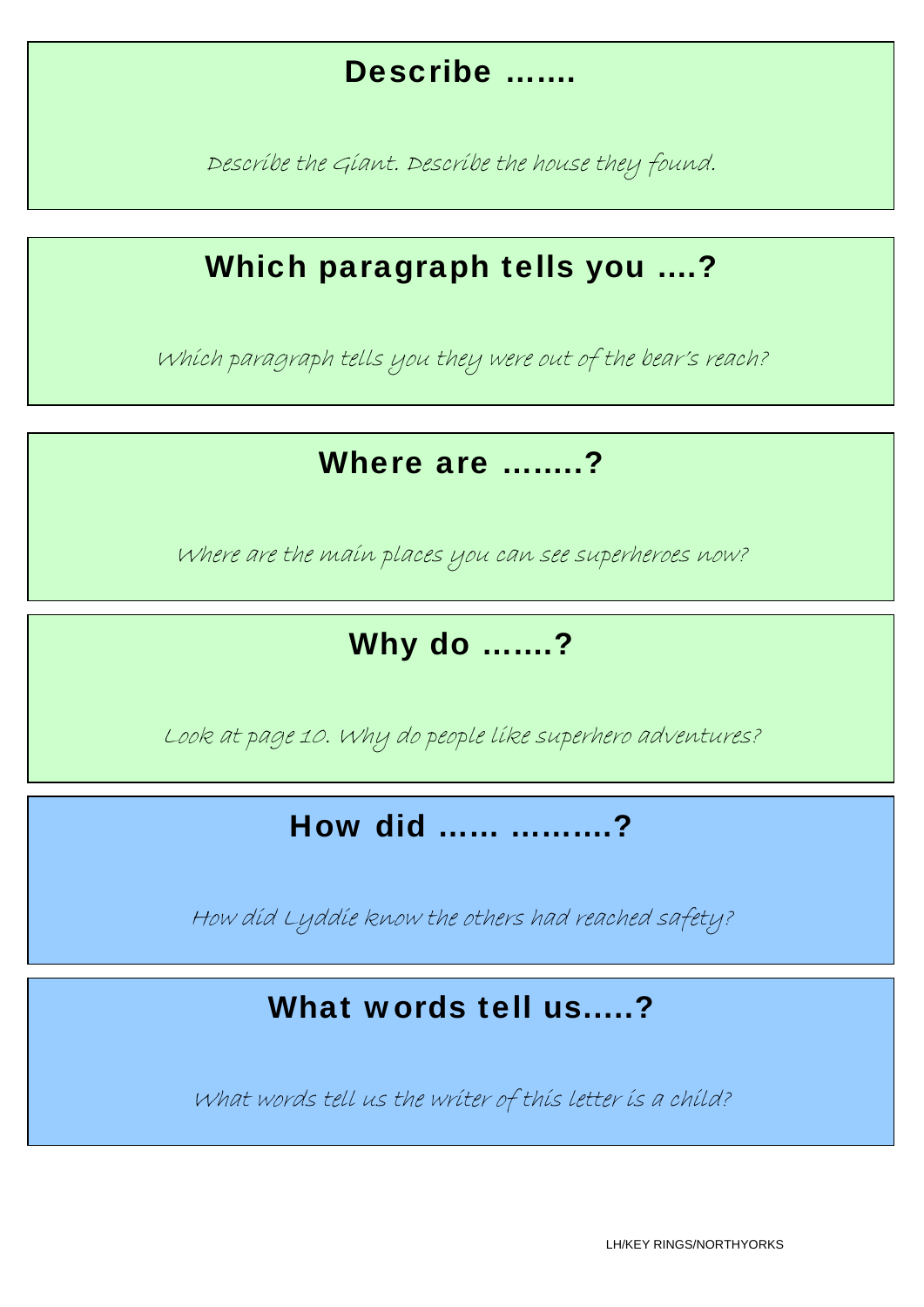## Why did ……………?

Why did Lyddie have her back to the family?

#### What does the word...... imply about.....?

What does the word 'plush' imply about the owner of the house?

## What ideas are we given about...?

What ideas are we given about fox hunting in this article?

#### What does …… think?

What does the author think about the Roman army?

## How did ….. react?

How did Charles react to the danger?

## How was …… different after…….?

How was the atmosphere in the home different before and after this moment?

## Why is ..... important?

Why is the ladder important in the story? The story of the ladder important in the story?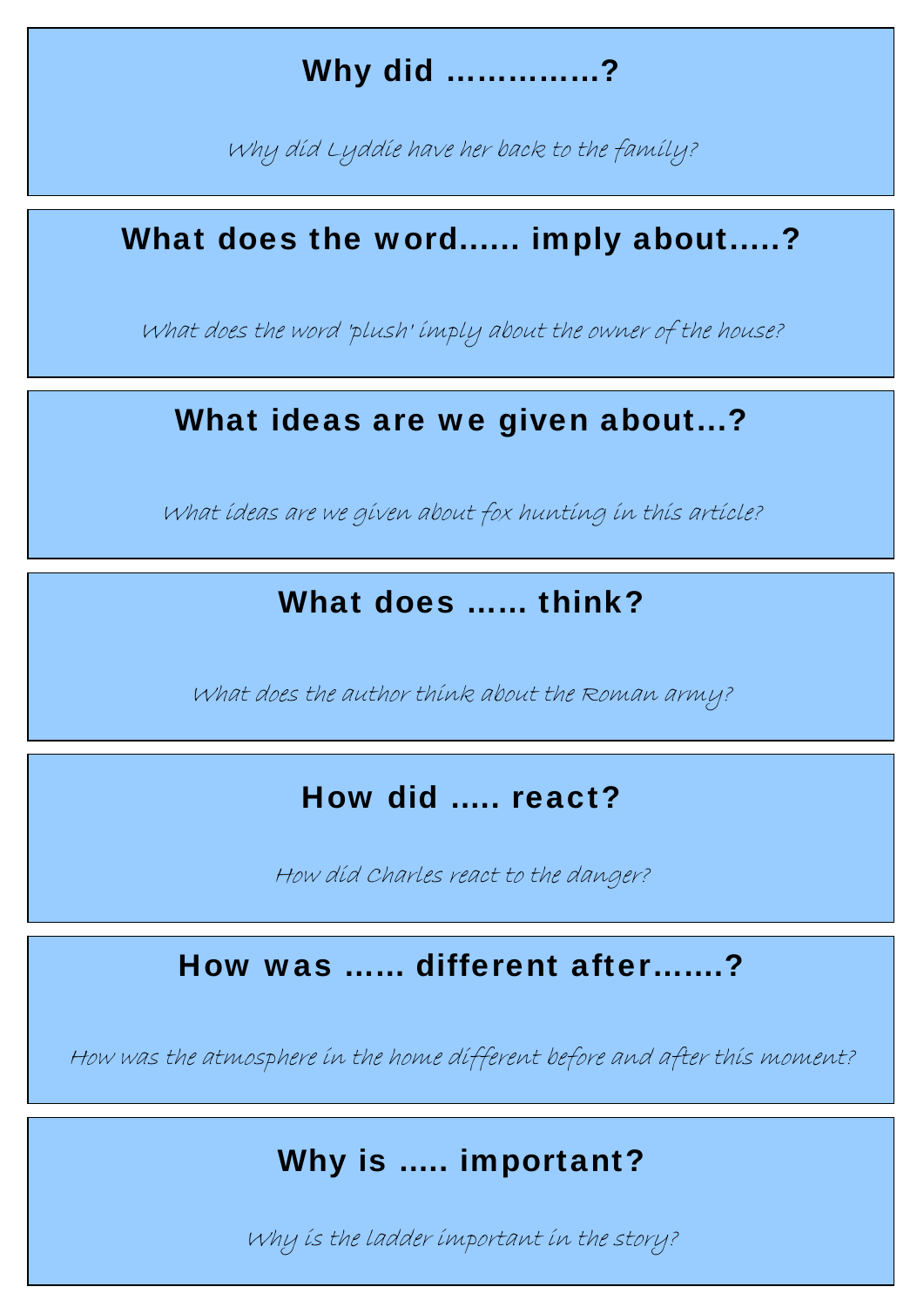## What is the purpose of .....?

What is the purpose of the pictures on pages 6 and  $\neq$ ?

## How does the layout help ….?

How does the layout help the reader?

#### Why is …… in ……..?

Why is this paragraph in bold print / italics?

#### Why are ..... used?

Why are the subheadings on page 9 used?

## Why has .....?

Why has the information been presented in this way?

## Why is it easier to read ……?

Why is it easier to pick out key points of information from the fact boxes?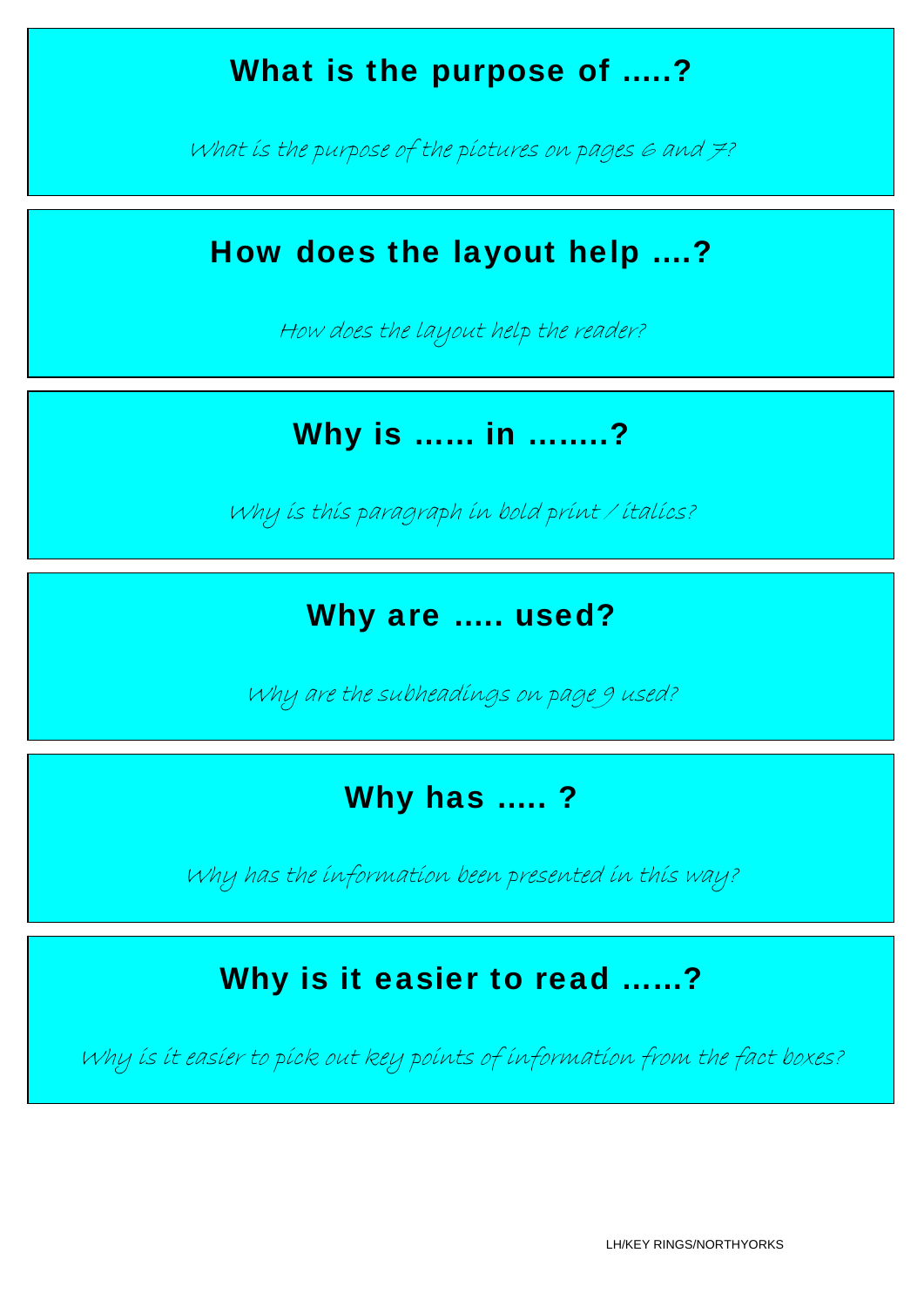## Why did the author choose to .....?

Why did the author choose to change paragraphs after this sentence?

## Why does the author use ....?

Why does the author use a different font for the postcard?

## Explain why ……. is used.

Explain why two different spellings of Superkid are used?

## Why does the writer compare .. to ..?

Why does the writer compare Hadrian's Wall to a molehill?

#### What does ….. tell you about …..?

What does "a great armour-plated centipede" tell you about the wall?

#### Why did the author use .....?

Why did the author use this simile?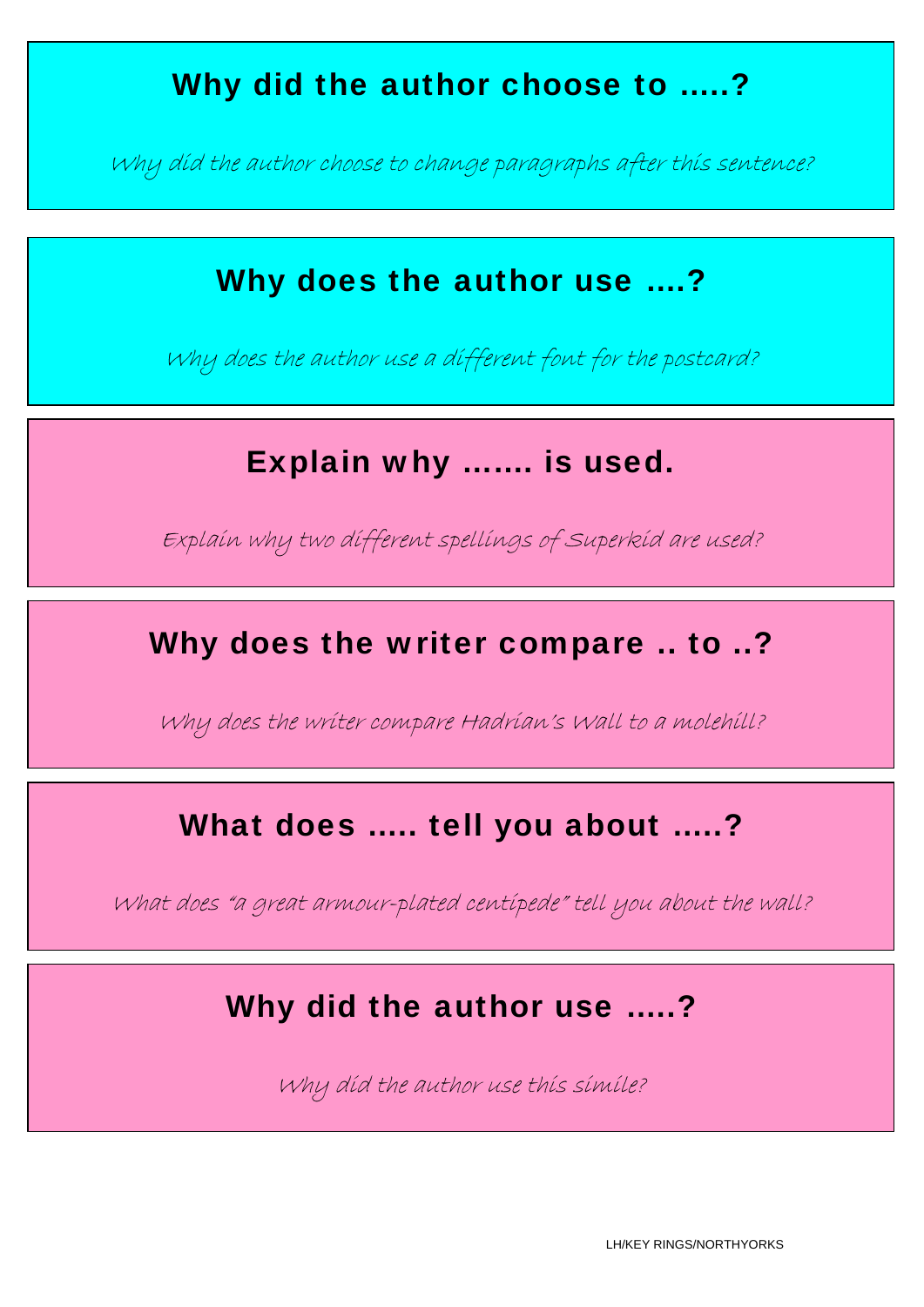## How does ... help you to understand?

How does the comparison help you to understand the behaviour of the character?

#### Why are …. used?

Why are mis-spellings used in this advertisement?

How has the choice of words created a feeling of …..?

How has the choice of words created a feeling of panic?

#### What do phrases such as ... tell you?

What do phrases such as "It is probably true to say..." tell you?

## Why did the author choose the verbs … and …?

Why did the author choose the verbs "creeping" and "tickling"?

## Was this text trying to ...?

Was this text trying to persuade you to watch the film?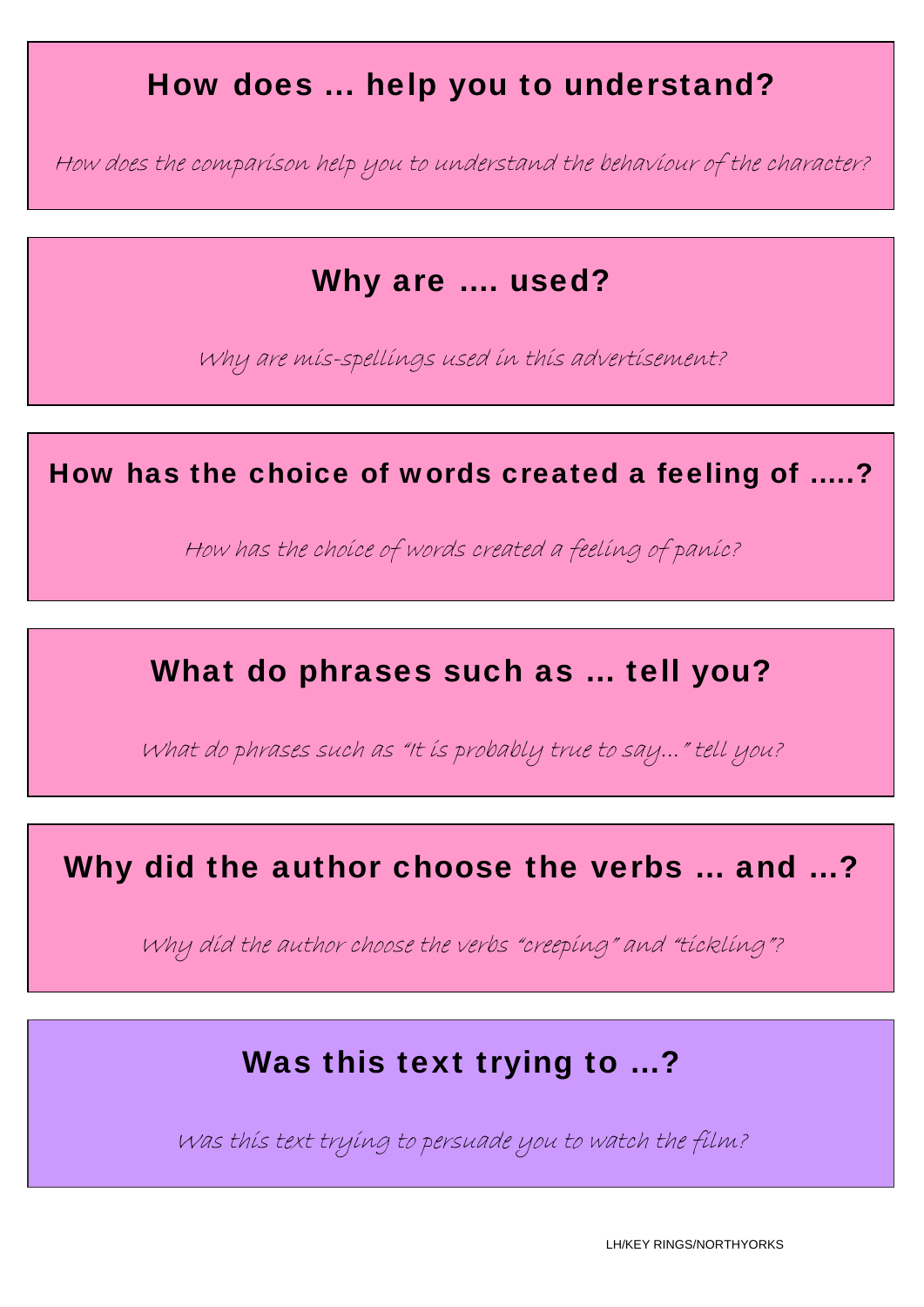#### Does the author like ….? How do you know?

Does the author like spiders? How do you know?

#### How were the purposes of the texts different?

Look at page 10. Why do people like superhero adventures?

#### What can you tell about the viewpoint of the author?

Look at page 10. Why do people like superhero adventures?

# Look at the descriptions of 3 people. Who is most likely to buy this book?

# What kind of magazine would you expect to find an article like this?

Why were … included?

Why were quotations from Joe Millar and Carole Parker included in this article?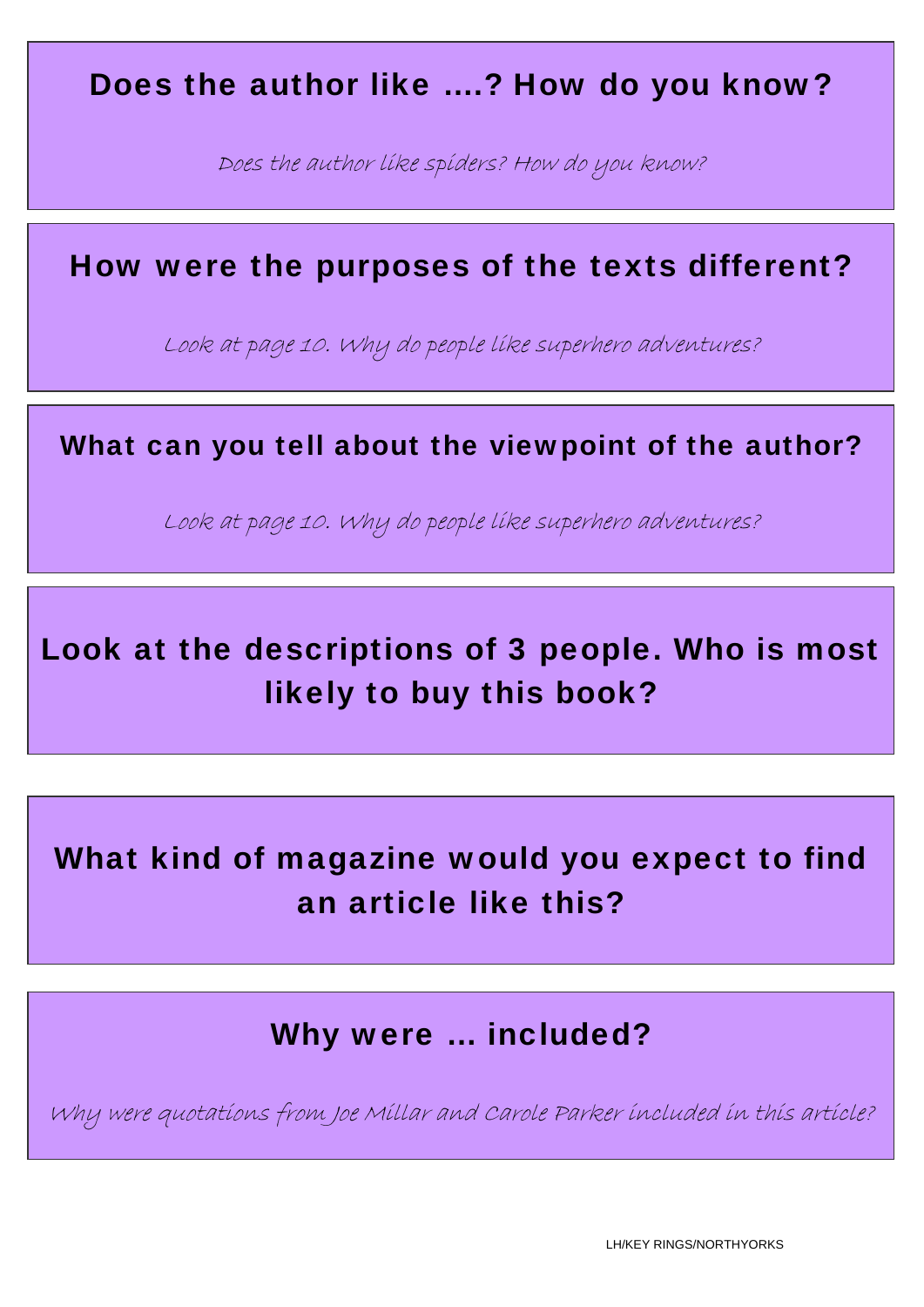## Which text do you think is more/most effective?

Both of these texts try to make you care about whales. Which is more effective?

## Which text is ……?

Which text is giving the writer's own impression?

#### In what ways is . . . like . . .?

In what ways is Superkid like a superhero?

## Which features could ..... have?

Which three of the eight superhero features on Page 9 could an ordinary person have?

## Give two pieces of evidence that…?

Give two pieces of evidence that this is a modern story?

## How did you know….?

The story began "Once upon a time". How did you know there was likely to be a happy ending?

LH/KEY RINGS/NORTHYORKS